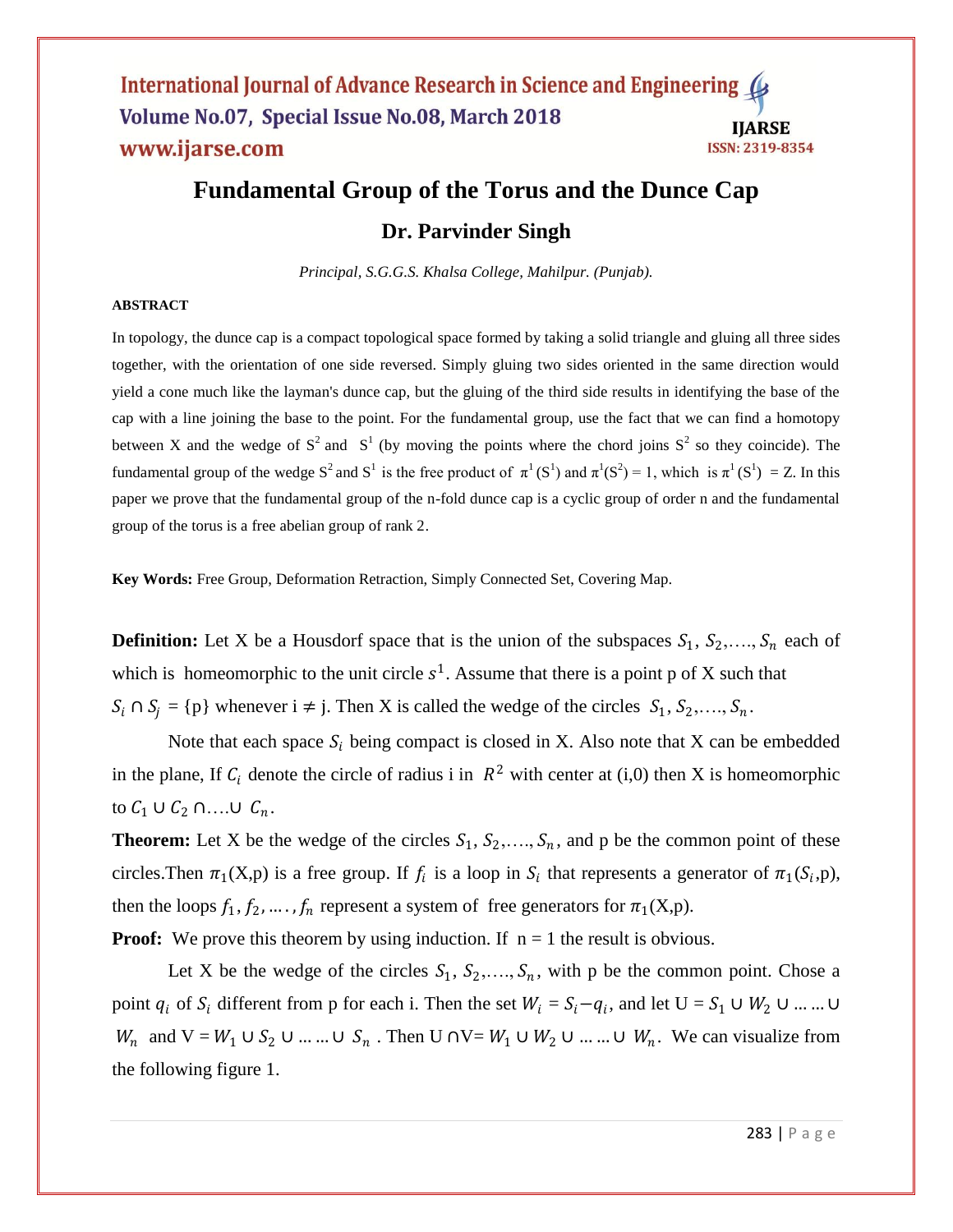

**Figure 1**

The space  $W_i$  is homeomorphic to an open interval, so it has the point p as a deformation retract: Let  $F_i: W_i \times I \to W_i$  be the deformation retraction. The maps  $F_i$  fit together to define a map F: (U∩V)  $\times$  I  $\rightarrow$  U∩V that is a deformation retraction of U∩V on to p.(To show that F is continuous, we note that because  $S_i$  is a closed subspace of X, the space  $W_i = S_i - q_i$  is a closed subspace of U∩V, so that  $W_i \times I$  is a closed subspace of (U∩V)  $\times$  I.) Then by Pasting lemma it follows that U∩V is simply connected, so that  $\pi_1(X, p)$  is the free product of the groups  $\pi_1(U, p)$ and  $\pi_1(V, p)$ , relative to the monomorphisms induced by inclusions.

A similar argument shows that  $S_1$  is a deformation retract of U and  $S_2 \cup ... \cup S_n$  is a deformation retract of V. It follows that  $\pi_1(U, p)$  is infinite cyclic, and the loop  $f_1$  represents a generator. It also follows by using the induction hypothesis, that  $\pi_1(V, p)$  is a free group, with the loops  $f_2, \ldots, f_n$  representing a system of free generators. We generalize this result to a space X that is the union of infinitely many circles having a point in common. Here we must be careful about the topology of X.

**Definition:** Let X be a space that is the union of the subspaces  $X_{\alpha}$ , for  $\alpha \in J$ . The topology of X said to be Coherent with the subspaces  $X_\alpha$  provided a subset C of X is closed in X if C ∩  $X_\alpha$  is closed in  $X_{\alpha}$  for each  $\alpha$ . An equivalent condition is that a set be open in X if its intersection with each  $X_{\alpha}$  is open in  $X_{\alpha}$ .

**Remark:** If X is the union of finitely many closed subspaces  $X_1, X_2, \dots, X_n$ , then the topology of X is automatically coherent with these subspaces, since if  $C \cap X_i$  is closed in  $X_i$ , it is closed in X, and C is the finite union of the sets C  $\cap X_i$ .

**Definition:** Let X be a space that is the union of the subspaces  $S_\alpha$ , for  $\alpha \in J$ , each of which is homeomorphic to the unit circle. Assume there is a point p of X such that  $S_\alpha \cap S_\beta = \{p\}$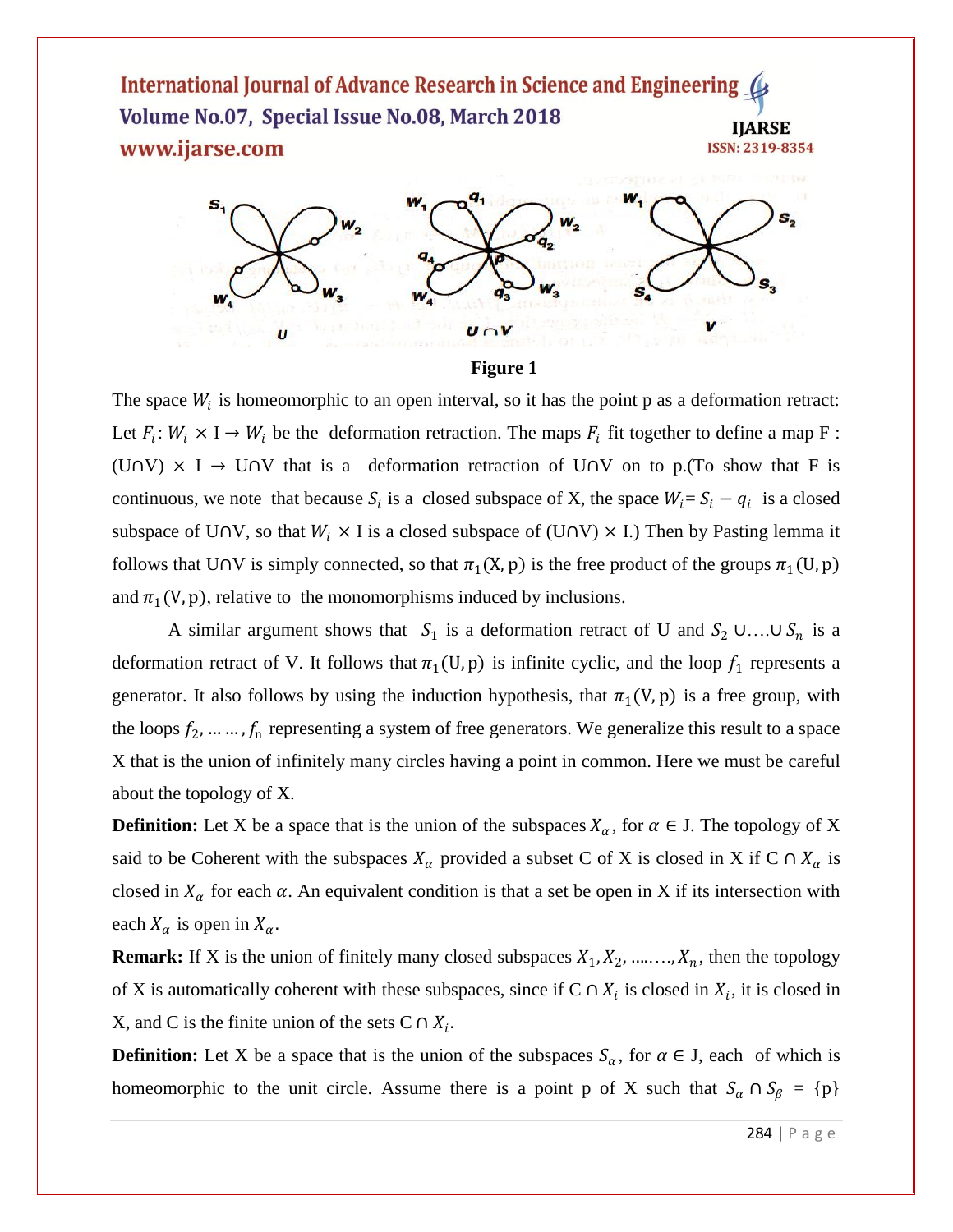whenever  $\alpha \neq \beta$ . If the topology of X is coherent with the subspaces  $S_{\alpha}$ , for  $\alpha \in J$ , then X is called the wedge of the circles  $S_{\alpha}$ .

**Remark:** In the finite case, the definition involved the Hausdorff condition instead of the coherence condition; in that case the coherence condition followed. In the infinite case, this would no longer be true so we include the coherence condition as part of the definition. We would include the Hausdorff condition as well, but that is no longer necessary for it follows from the coherence condition.

**Lemma:** Let X be the wedge of the circles  $S_\alpha$ , for  $\alpha \in J$ . Then X is normal. Furthermore any compact subspace of X is contained in the union of finitely many circles  $S_{\alpha}$ .

**Proof:** It is clear that one-point sets are closed in X. Let A and B be disjoint closed subsets of X; assume that B does not contain p. Choose disjoint subsets  $U_\alpha$  and  $V_\alpha$  of  $S_\alpha$  that are open in  $S_\alpha$ and contain {p}∪(A∩  $S_\alpha$ ) and B∩  $S_\alpha$ , respectively. Let U = ∪  $U_\alpha$  and V = ∪  $V_\alpha$  then U and V are disjoint. Now U∩  $S_\alpha = U_\alpha$  because all the sets  $U_\alpha$  contain p and V∩  $S_\alpha = V_\alpha$  because no set  $V_\alpha$ contains p. Hence U and V are open in X as desired. Thus X is normal.

Now let C be a compact subspace of X. For each  $\alpha$  for which it is possible, choose a point  $x_0$  of C∩ ( $S_\alpha$  – p). The set D = { $x_\alpha$ } is closed in X, because its intersection with each space  $S_{\alpha}$  is a one point set or is empty set. For the same reason, each subset of D is closed in X. Thus D is a closed discrete subspace of X contained in C; since C is limit point compact, D must be finite.

**Theorem:** Let X be a wedge of the circles  $S_\alpha$ , for  $\alpha \in J$ ; Let p be the common point of these circles. Then  $\pi_1(X, p)$  is a free group. If  $f_\alpha$  is a loop in  $S_\alpha$  representing a generator of  $\pi_1(S_\alpha, \text{p})$ , then the loops  $\{f_\alpha\}$  represent a system of free generators for  $\pi_1(X, \text{p})$ .

**Proof:** Let  $i_{\alpha}$ :  $\pi_1(S_{\alpha}, p) \to \pi_1(X, p)$  be the homeomorphism induced by inclusion; Let  $G_{\alpha}$  be the image of  $i_{\alpha}$ . Note that if f is any loop in X based at p, then the image set of f is compact, so that f lies in some finite union of subspaces  $S_\alpha$ . Further more if f and g are two loops that are path homotopic in X, then they are actually path homotopic in some finite union of the subspaces  $S_{\alpha}$ .

It follows that the groups  ${G_{\alpha}}$  generate  $\pi_1(X, p)$ . For if f is a loop in X, then f lies in  $S_{\alpha_1} \cup S_{\alpha_2} \cup ... \cup S_{\alpha_n}$  for some finite set of indices; then this implies that [f] is a product of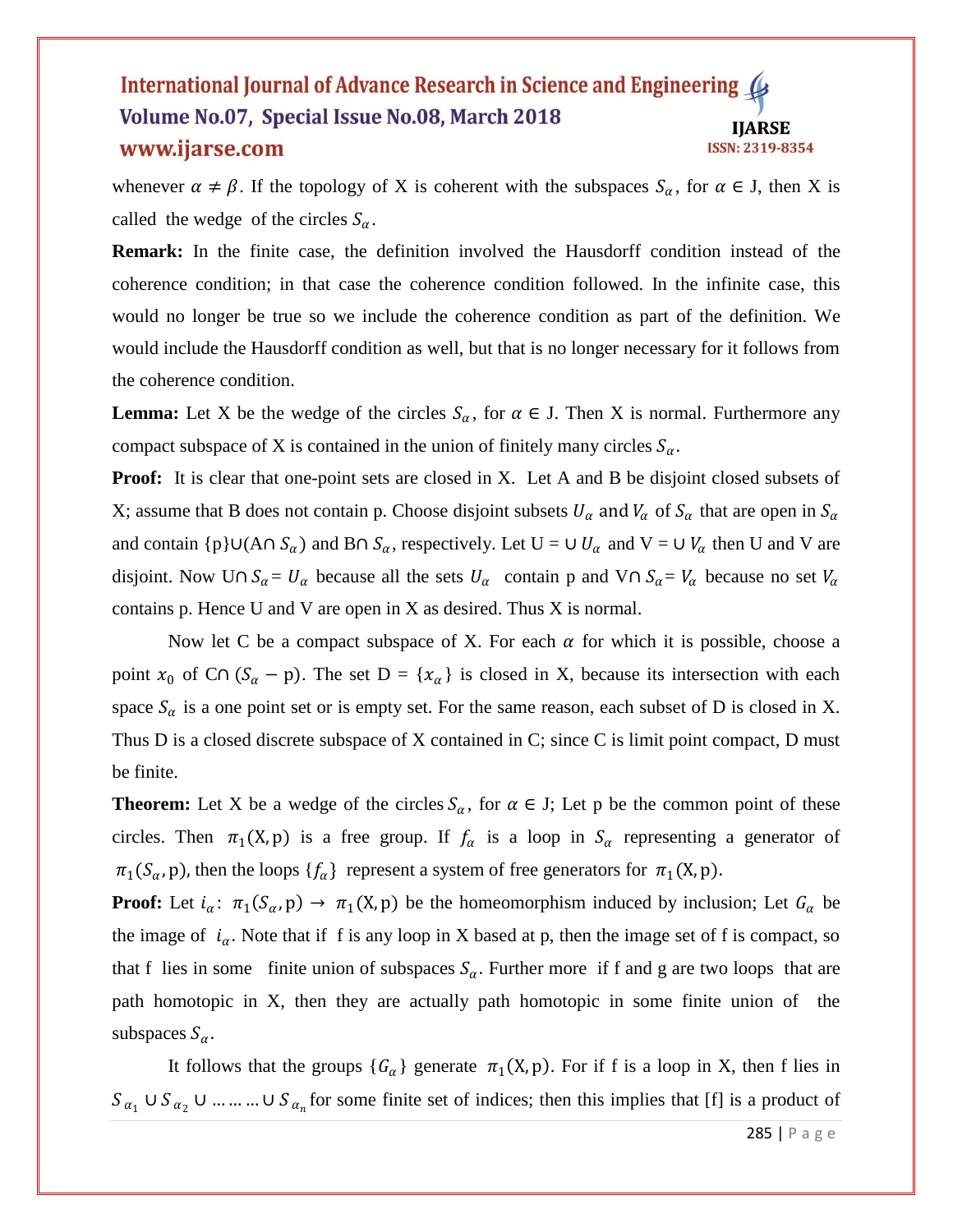elements of the groups  $G_{\alpha_1}, G_{\alpha_2}, \dots, G_{\alpha_n}$ . Similarly it follows that  $i_\beta$  is a monomorphism. For if f is a loop in  $S_\beta$  that is path homotopic in X to a constant, then f is path homotopic to a constant in some finite union of spaces  $S_\alpha$ . So that f is path homotopic to a constant in  $S_\beta$ .

Finally suppose there is a reduced non empty word  $w = (g_{\alpha_1}, g_{\alpha_2}, ..., ..., g_{\alpha_n})$  in the elements of the groups  $G_{\alpha}$  that represents the identity element of  $\pi_1(X, p)$ . Let f be a loop in X whose path homotopy class is represented by w. Then f is path homotopic to a constant in X, so that it is path homotopic to a constant in some finite union of subspaces  $S_{\alpha}$ . This is a contradiction. Hence the loops  $\{f_{\alpha}\}\$  represent a system of free generators for  $\pi_1(X, p)$ .

**Example:** Let  $C_n$  be the circle of radius  $\frac{1}{n}$  in  $R^2$  with center at  $(\frac{1}{n}, 0)$ . Let X is the subspace of  $R<sup>2</sup>$  that is the union of these circles; then X is the union of a countably infinite collection of these circles, each pair of which intersects in the origin p. However  $X$  is not the wedge of the circles  $C_n$ , we call X the infinite earring.

**Lemma:** Given an index set J, there exists a space X, that is a wedge of circles  $S_\alpha$  for  $\alpha \in J$ .

**Proof:** Give the set J the discrete topology, and let E be the product space  $S^1 \times J$ . Chose a point  $b_0 \in S^1$ , and let X be the quotient space obtained from E by collapsing the closed set

 $P = b_0 \times J$  to a point p. Let  $\pi : E \to X$  be the quotient map, and  $S_\alpha = (S^1 \times \alpha)$ . We show that each  $S_{\alpha}$  is homeomorphic to  $S^1$  and X is the wedge of the circles  $S_{\alpha}$ .

Note that if C is closed in  $S^1 \times \alpha$ , then  $\pi(C)$  is closed in X. For  $\pi^{-1}\pi(C) = C$  if the point  $b_0 \times \alpha$  is not in C, and  $\pi^{-1}\pi$  (C) = C, if the point  $b_0 \times \alpha$  is not in C, and

 $\pi^{-1}\pi$  (C) = CU P otherwise. In either case  $\pi^{-1}\pi$  (C) is closed in  $S^1 \times J$ , so that  $\pi$  (C) is closed in X.

It follows that  $S_{\alpha}$  is itself closed in X, since  $S^1 \times \alpha$  is closed in  $S^1 \times J$ , and that  $\pi$  maps  $S^1 \times \alpha$  homeomorphically onto  $S_\alpha$ . Let  $\pi_\alpha$  be this homeomophism.

To show that X has the topology coherent with the subspaces  $S_{\alpha}$ , let  $D \subset X$  and suppose that D∩  $S_\alpha$  is closed in  $S_\alpha$  for each  $\alpha$ . Now  $\pi^{-1}$  (D)  $\cap$  (S<sup>1</sup> ×  $\alpha$ ) =  $\pi_\alpha^{-1}$ (D $\cap$   $S_\alpha$ ); the latter set is closed in  $S^1 \times \alpha$  because  $\pi_\alpha$  is continuous. Then  $\pi^{-1}$  (D) is closed in  $S^1 \times J$ , so that D is closed in X by definition of the quotient topology.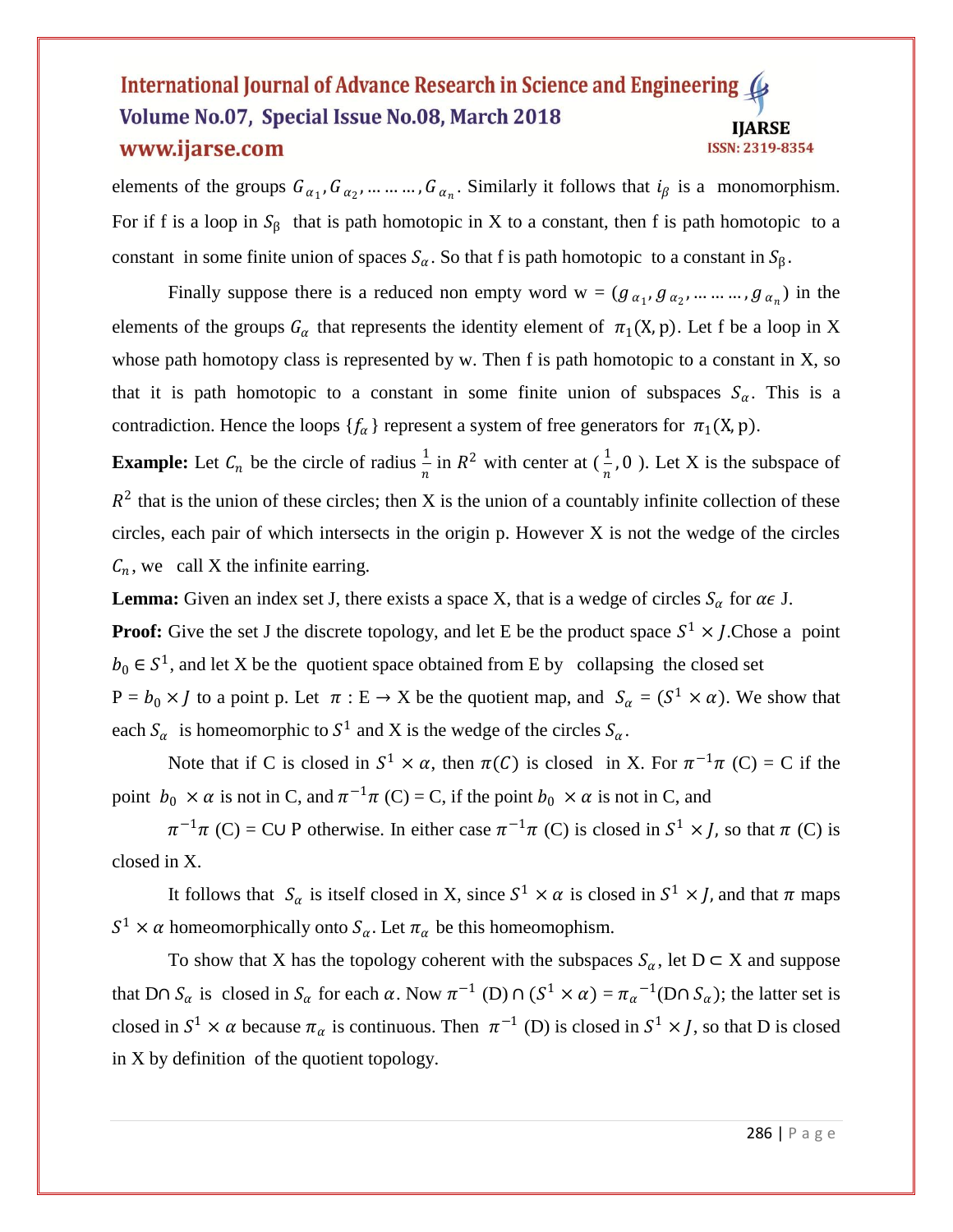**Adjoining a Two-cell:** If we restrict the covering map  $p \times p$  to the unit square then we obtain a quotient map  $\pi: I^2 \to T$  where  $T = S^1 \times S^1$  the fundamental group of torus. But it maps Bd $I^2$ onto the subspace  $A = (S^1 \times b_0) \cup (b_0 \times S^1)$ , which is the wedge of two circles and maps the rest of  $I<sup>2</sup>$  bijectively onto T-A. Thus T can be thought of as the space obtained by pasting the edges of the square  $I^2$  onto the space A. The process is of constructing a space by pasting the edges of a polygonal region in the plane onto another space is quite useful. We here compute the fundamental group of such a space.

**Theorem:** Let X be a Hausdorff space, A be a closed path connected sub-space of X. Suppose that there is a continuous map h:  $B^2 \to X$  that maps Int $B^2$  bijectively onto X-A and maps

 $S^1 = BdB^2$  into A. Let  $p \in S^1$  and let  $a = h(p)$ ; let k:  $(S^1 \times p) \rightarrow (A,a)$  be the map obtained by restricting h. Then the homeomorphism  $i_*: \pi_1(A,a) \to \pi_1(X,a)$  induced by inclusion is surjective and its kernel is the least normal subgroup of  $\pi_1(A,a)$  containing the image of  $k_*: \pi_1(S^1,p) \to \pi_1(A,a).$ 

**Proof:** Step I. Let the origin O is the center point of  $B^2$ , Let  $x_0$  be the point h(0) of X. If U is the open set then  $U = X - x_0$  of X, we show that A is a deformation retract of U.



## **Figure 2**

Let  $C = h (B^2)$ , and let  $\pi: B^2 \to C$  be the map obtained by restricting the range of h. Consider the map  $\pi \times id$ :  $B^2 \times I \to C \times I$ , it is a closed map because  $B^2 \times I$  is compact and  $C \times I$  is Hausdorff space, therefore it is a quotient map. Its restriction  $\pi'$ :  $(B^2 - 0) \times I \rightarrow$  $(C-x_0) \times I$  is also a quotient map; Since its domain is open in  $B^2 \times I$  and is saturated with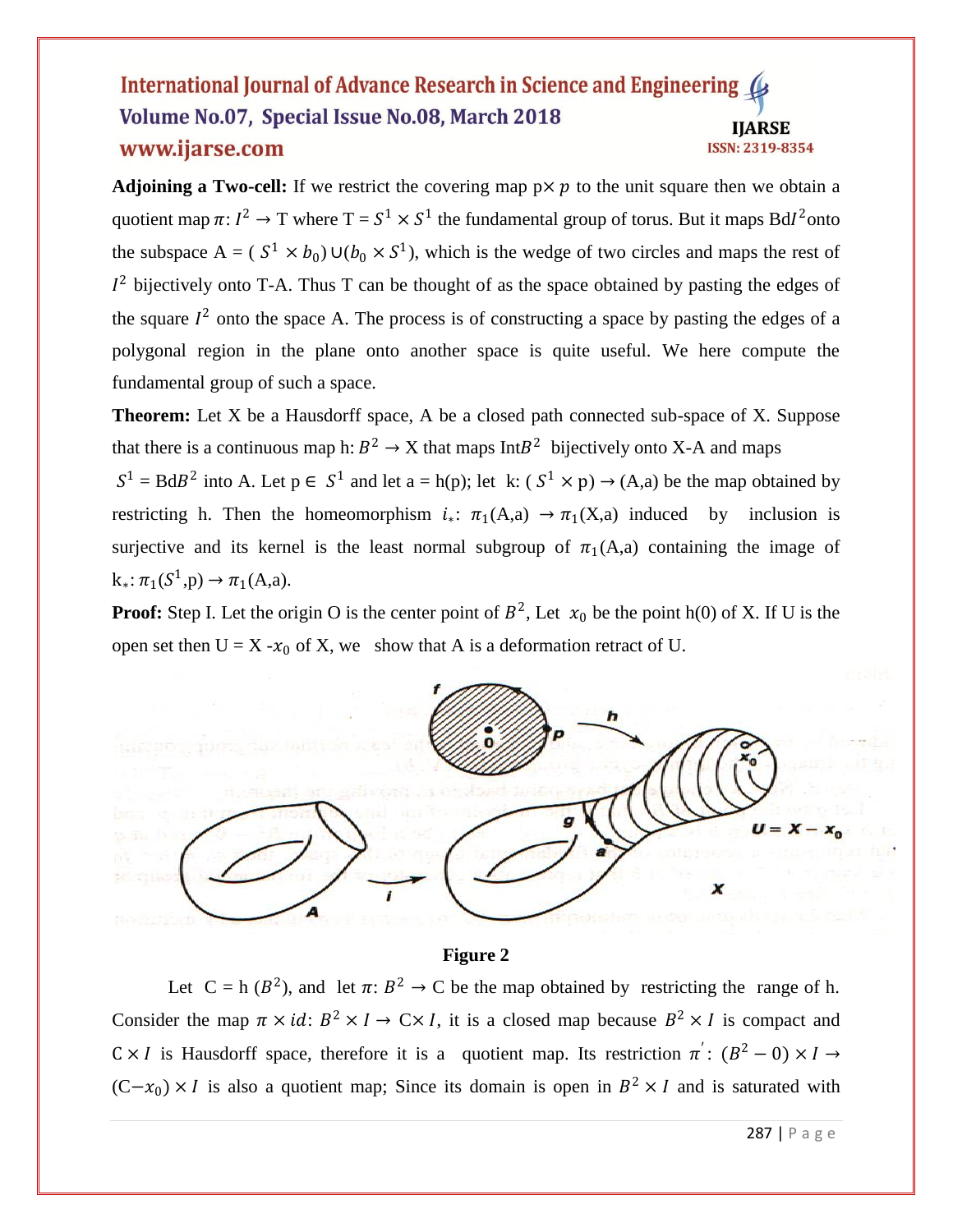respect to  $\pi \times id$ . There is a deformation retraction of  $B^2 - 0$  onto  $S^1$ , it induces, via the quotient map  $\pi'$ , a deformation retraction of C- $x_0$  onto  $\pi(S^1)$ . We extend this deformation retraction to all of  $U \times I$  by letting it keep each point of A fixed during the deformation. Thus A is a deformation retraction of U.

It follows that the inclusion of A in to U induces an isomorphism of fundamental groups. Our theorem then reduces to the following statement:

Let f be a loop whose class generates  $\pi_1(S^1, p)$ . Then the inclusion of U into X induces an epimorphism  $\pi_1(U, a) \to \pi_1(X, a)$  whose kernel is the least normal subgroup containing the class of the loop  $g =$  hof.

Step 2. In order to prove this result, it is convenient to consider first the homomorphism

 $\pi_1(U, b) \to \pi_1(X, b)$  induced by inclusion relative to a base point b that does not belong to A. Let b be any point of U-A. Write X as the union of the open sets U and  $V = X - A = \pi (Int B^2)$ . Now U is the path connected, since it has A as a deformation retracts. Because  $\pi$  is a quotient map, its restriction to Int $B^2$  is also a quotient map and hence a homeomorphism, thus V is simply connected. The set  $U \cap V = V - x_0$  is homeomorphic to Int $B^2 - 0$ , so it is path connected and its fundamental group is infinite cyclic. Since b is a point of U ∩V, it implies that the homomorphism  $\pi_1(U, b) \to \pi_1(X, b)$  induced by inclusion is surjective, and its kernel is the least normal subgroup containing the image of the infinite cyclic group  $\pi_1(U \cap V, b)$ .

Step 3. Now we change the base point back to a and proving the theorem.

Let q be the point of  $B^2$  that is the midpoint of the line segment from 0 to p, and let b = h(q), then b is a point of U ∩V. Let  $f_0$  be a loop in Int $B^2 - 0$  based at q that represents a generator of the fundamental group of this space, then  $g_0 = h \circ f_0$  is a loop in U ∩V based at b that represents a generator of the fundamental group of U ∩V.

Step 2 tells us that the homomorphism  $\pi_1(U, b) \rightarrow \pi_1(X, b)$  induced by inclusion is surjective and its kernel is the least normal subgroup containing the class of the loop  $g_0 = \text{ho} f_0$ . To obtain the analogous result with base point a we proceed as follows.

Let  $\gamma$  be the straight-line path in  $B^2$  from q to p, let  $\delta$  be the path  $\delta = h \circ \gamma$  in U from b to a. The isomorphism induced by the path  $\delta$  commute with the homomorphisms induced by inclusion in the following diagram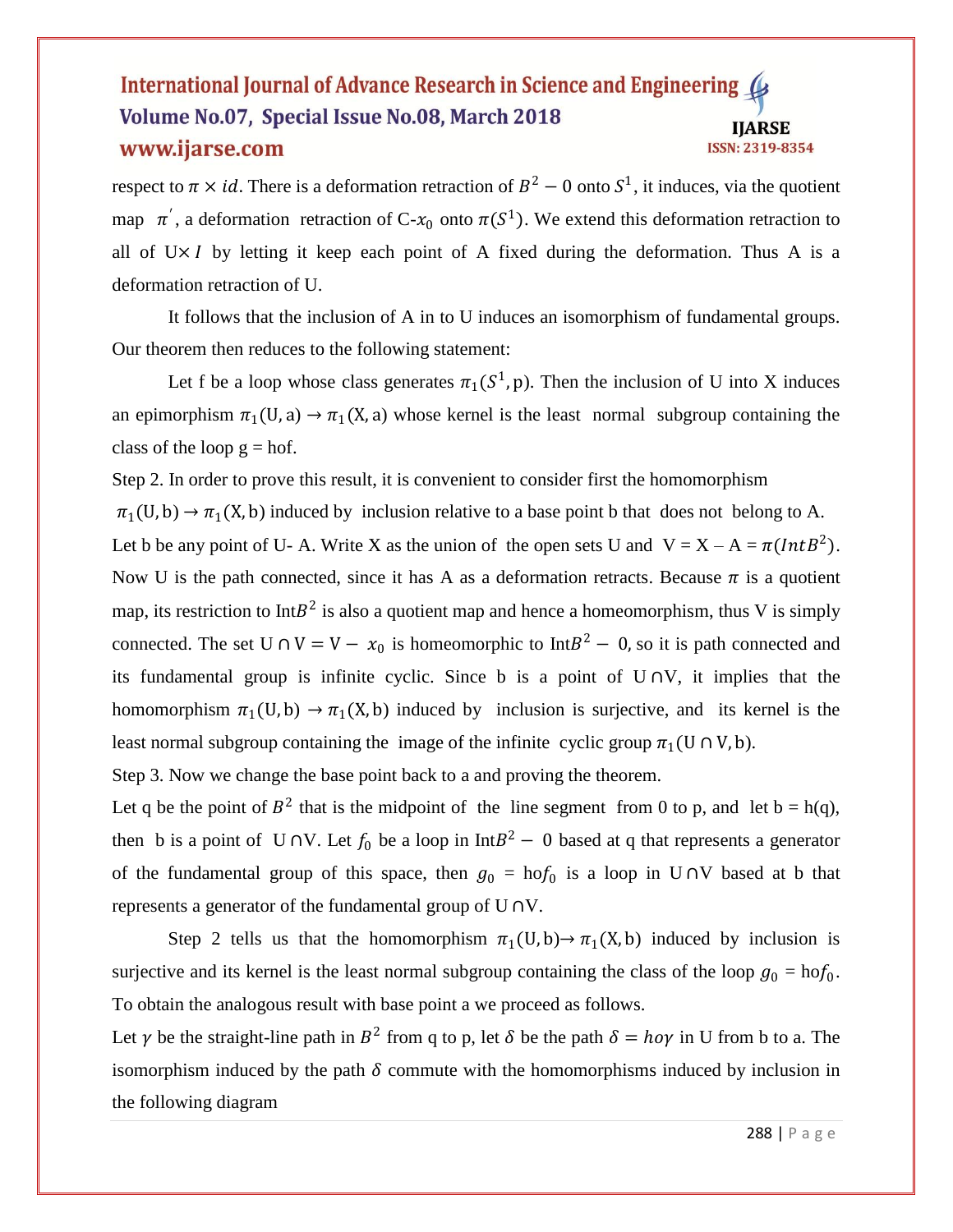$$
\pi_1(U, b) \to \pi_1(X, b)
$$

$$
\downarrow \delta \qquad \downarrow \delta
$$

$$
\pi_1(U, a) \to \pi_1(X, a)
$$

Therefore the homomorphism of  $\pi_1(U, a)$  into  $\pi_1(X, a)$  induced by the inclusion is surjective, and its kernel is the least normal subgroup containing the element  $\delta$ . The loop  $f_0$ represents a generator of the fundamental group of IntB – 0 based at q. Then the loop  $\gamma * (f_0 * \gamma)$ represents a generator of the fundamental group of  $B^2 - 0$  based at p. Therefore, it is path homotopic either to f or its reverse; suppose the former. Following this path homotopy by the map h, we see that  $\delta * (g_0 * \delta)$  is path homotopic in U to g. Hence the proof.

## **Fundamental group of the Torus and the Dunce Cap:**

See Fig 3

Now we have to apply the results of the above given section to compute the fundamental groups of Torus and the Dunce Cap.

**Theorem:** The fundamental group of the torus has a presentation consisting of two generators  $\alpha, \beta$  and a single relation  $\alpha \beta \alpha^{-1} \beta^{-1}$ .

**Proof:** Let  $X = S^1 \times S^1$  be the torus, and let h:  $I^2 \to X$  be obtained by restricting the standard covering map p×p:  $R \times R \to S^1 \times S^1$ . Let p be the point (0,0) of BdI<sup>2</sup>, let a = h(p) and let  $A = h(BdI<sup>2</sup>)$ . Then the above said theorem is satisfied.

The space A is the wedge of two circles, so that the fundamental group of A is free. Indeed if we let  $a_0$  be the path  $a_0(t) = (t,0)$  and  $b_0$  be the path  $b_0(t) = (0,t)$  in BdI<sup>2</sup>, then the paths  $\alpha = h \circ b_0$ and  $\beta = \text{hob}_0$  are loops in A such that  $[\alpha]$  and  $[\beta]$  form a system of free generators for  $\pi_1(A, a)$ .



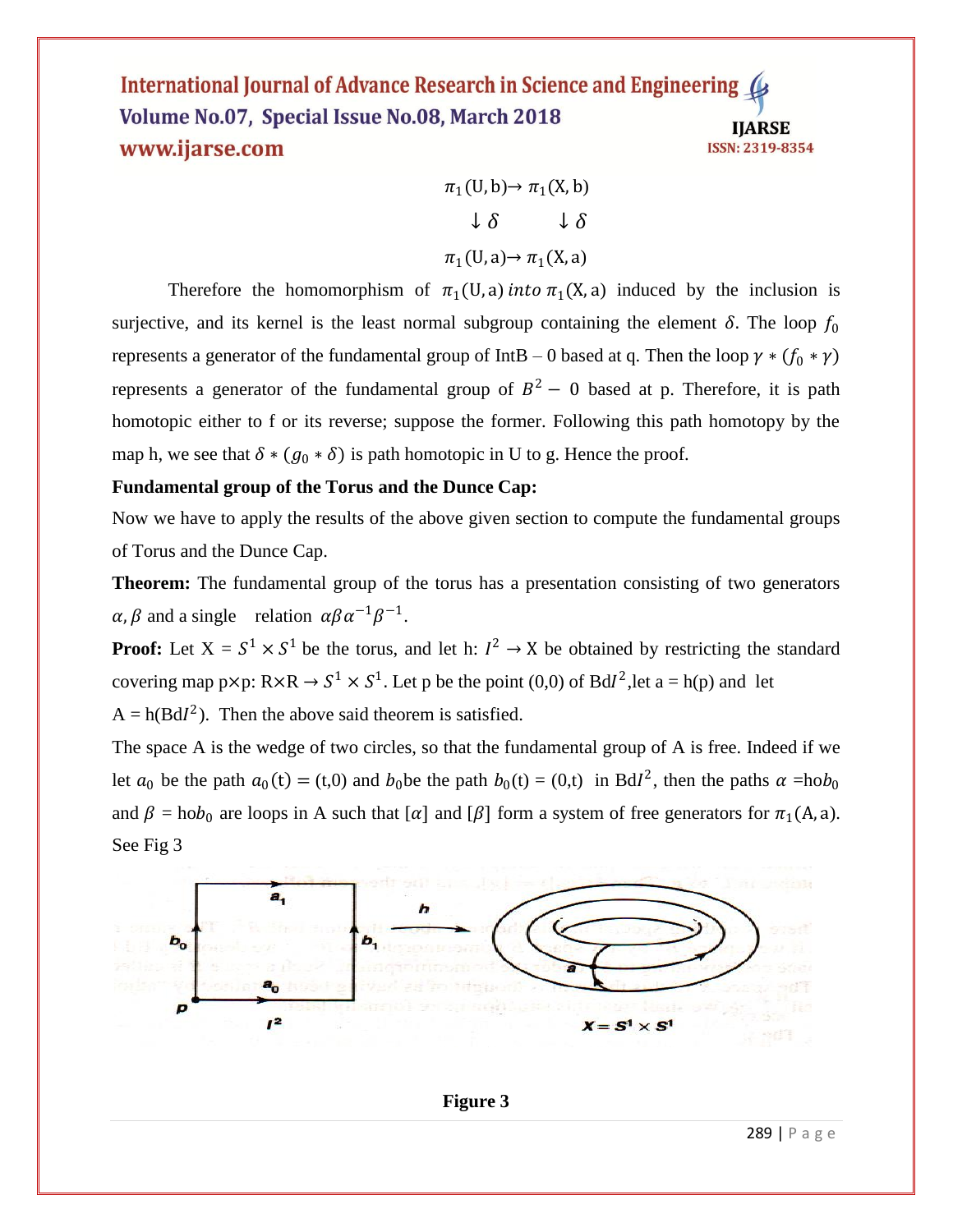Now let  $a_1$  and  $b_1$  be the paths  $a_1(t) = (t,1)$  and  $b_1(t) = (1,t)$  in BdI<sup>2</sup>. Consider the loop f in Bdl<sup>2</sup> defined by the equation  $f = a_0 * (b_1 * (\overline{a_1} * \overline{b_0}))$ . Then f represents a generator of  $\pi_1(BdI^2, p)$ ; and the loop g = hof equals the product  $\alpha^*(\beta^*(\overline{\alpha}*\overline{\beta}))$ . Hence from the above theorem  $\pi_1(X, a)$  is the quotient of the free group on the free generators  $\alpha$  and  $\beta$  by the least normal subgroup containing the element  $[\alpha] [\beta] [\alpha]^{-1} [\beta]^{-1}$ .

Remark: The fundamental group of the torus is a free abelian group of rank 2.

Let G be a free group on generators  $\alpha$ ,  $\beta$  and let N be the least normal subgroup containing the element  $\alpha \beta \alpha^{-1} \beta^{-1}$ . Because this element is a commutator, N is contained in the commutator subgroup [G,G] of G. On the other hand, G/N is abelian; for it is generated by the coset  $\alpha N$ and  $\beta N$ , and these elements of G/N commute. Therefore N contains the commutator subgroup of G. Hence G/N is a free abelian group of rank 2.

**Definition:** Let n be a positive integer with  $n > 1$ . Let r:  $S^1 \rightarrow S^1$  be a rotation through the angle  $2\pi/n$ , mapping the point  $(\cos \theta, \sin \theta)$  to the point  $(\cos(\theta + 2\pi/n), \sin(\theta + 2\pi/n))$ . Form a quotient space X from the unit ball  $B^2$  by identifying each point x of  $S^1$  with the points  $r(x)$ ,  $r^2(x)$ ,....,  $r^{n-1}(x)$ . We shall show that X is a compact Hausdorff space; we call it the n-fold dunce cap.

Let  $\pi: B^2 \to X$  be the quotient map; we show that  $\pi$  is a closed map. In order to do this we must show that if C is a closed set of  $B^2$ , then  $\pi^{-1}\pi(C)$  is also closed in  $B^2$ ; it then follow from the definition of the quotient topology that  $\pi(C)$  is closed in X. Let  $C_0 = C \cap S^1$ ; it is closed in  $B^2$ . The set  $\pi^{-1}\pi(C)$  equals the union of C and the sets  $r(C_0)$ ,  $r^2(C_0)$ , ...,  $r^{n-1}(C_0)$ , all of which are closed in  $B^2$ , because r is a homomorphism. Hence  $\pi^{-1}\pi(C)$  is closed in  $B^2$ , as desired.

**Lemma:** Let  $\pi: E \to X$  be a closed quotient map. If E is normal, then so is X.

**Proof:** Assume that E is normal. One point sets are closed in X because one-point sets are closed in E. Now let A and B be disjoint closed sets of X. Then  $\pi^{-1}(A)$  and  $\pi^{-1}(B)$  are disjoint closed sets of E. Chose disjoint open sets U and V of E containing  $\pi^{-1}(A)$  and  $\pi^{-1}(B)$  respectively. It is tempting to assume that  $\pi(U)$  and  $\pi(V)$  are open sets about A and B that we are seeking. But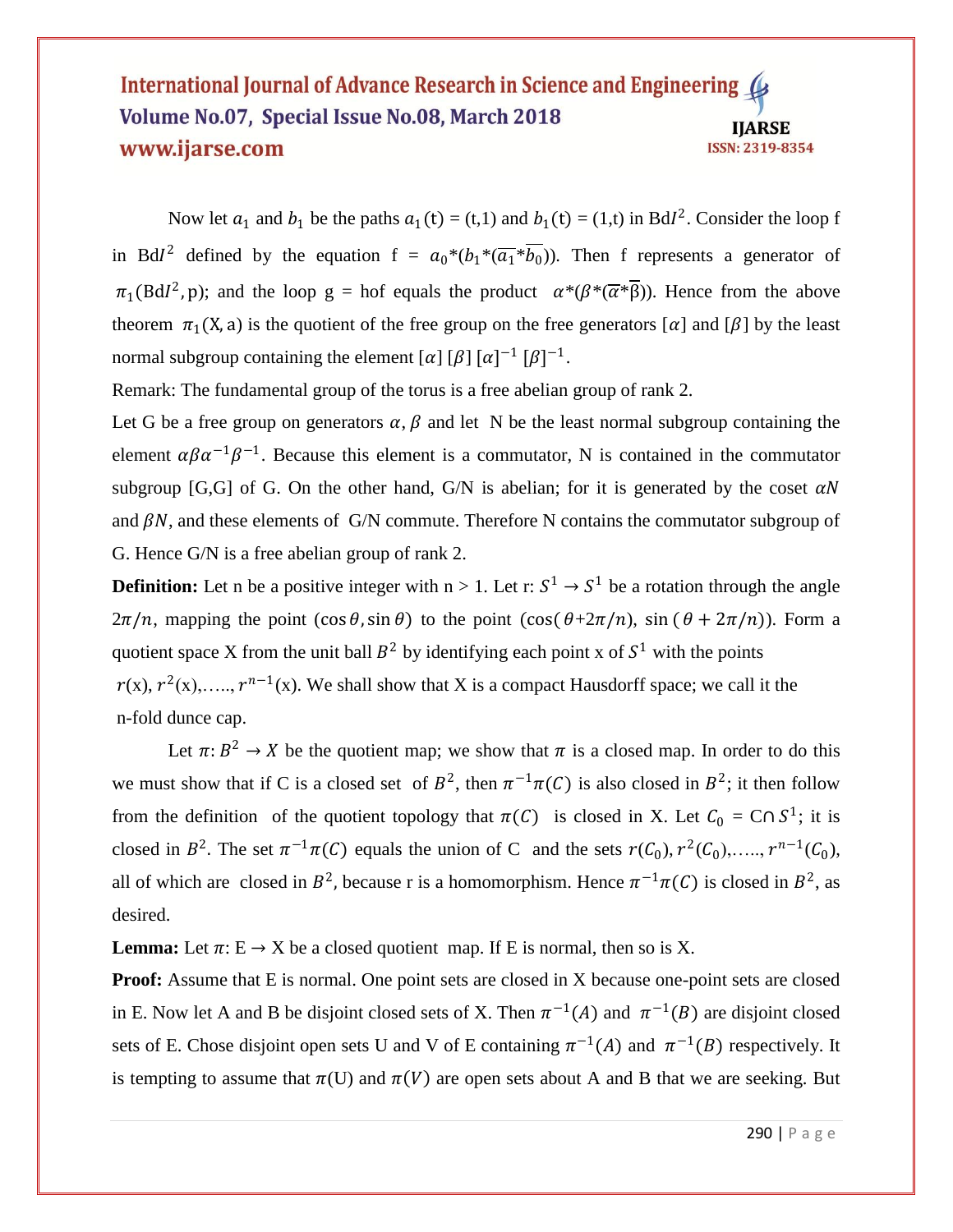they are not. For they need not be open ( $\pi$  is not necessarily an open map, and they need not be disjoint.

So we proceed as follows. Let  $C = E-U$  and let  $D = E - V$ . Because C and D are closed sets of E, the sets  $\pi(C)$  and  $\pi(D)$  are closed in X. Because C contains no point of  $\pi^{-1}(A)$ , the set  $\pi(C)$  is disjoint from A. Then  $U_0 = X - \pi(C)$  is an open set of X containing A. Similarly  $V_0 = X - \pi(D)$  is an open set of X containing B. Further more  $U_0$  and  $V_0$  are disjoint. For if  $x \in U_0$  then  $\pi^{-1}(x)$  is disjoint from C, so that it is contained in U. Similarly if  $x \in V_0$  then  $\pi^{-1}(x)$  is disjoint from C, so that it is contained in V. Since U and V are disjoint so that  $U_0$  and  $V_0$ .

**Remark:** Here note that the 2-fold dune cap is a space we have seen before, it is hoeomorphic to the projective plane  $P^2$ . To verify this fact recall that  $P^2$  was defined to be the quotient space obtained from  $S^2$  by identifying x with  $-x$  for each x. Let p:  $S^2 \to P^2$  be the quotient map. If we take standard homeomophism i of  $B^2$  with the upper hemisphere of  $S^2$ , given by the equation

 $i(x,y) = (x, y, (1 - x^2 - y^2)^{\frac{1}{2}})$  and follow it by the map p. Hence we get a map  $\pi: B^2 \to P^2$  that is continuous, closed and surjective. On intB it is injective and for each  $x \in S^1$ , it maps x and  $-x$ to the same point. Hence it induces a homeomorphism of the n-fold dunce cap is just what you might expect from our computation for  $P^2$ .

**Theorem:** The fundamental group of the n-fold dunce cap is a cyclic group of order n.

**Proof:** Let h:  $B^2 \to X$  be the quotient map, where X is the n-fold dunce cap. Set  $A = h(S^1)$ .

Let  $p = (1,0) \in S^1$  and  $a = h(p)$ . Then h maps the arc C of  $S^1$  running from p to r(p) onto A; it identifies the end points of C but is otherwise injective. Therefore A is homeomorphic to a circle, so its fundamental group is infinite cyclic. Indeed if  $\gamma$  is the path

 $\gamma(t) = (\cos(2\pi t/n), \sin(2\pi t/n))$  in  $S^1$  from p to r(p), then  $\alpha = \ln \gamma$  represents a generator of  $\pi_1(A,a)$ . See Fig 4